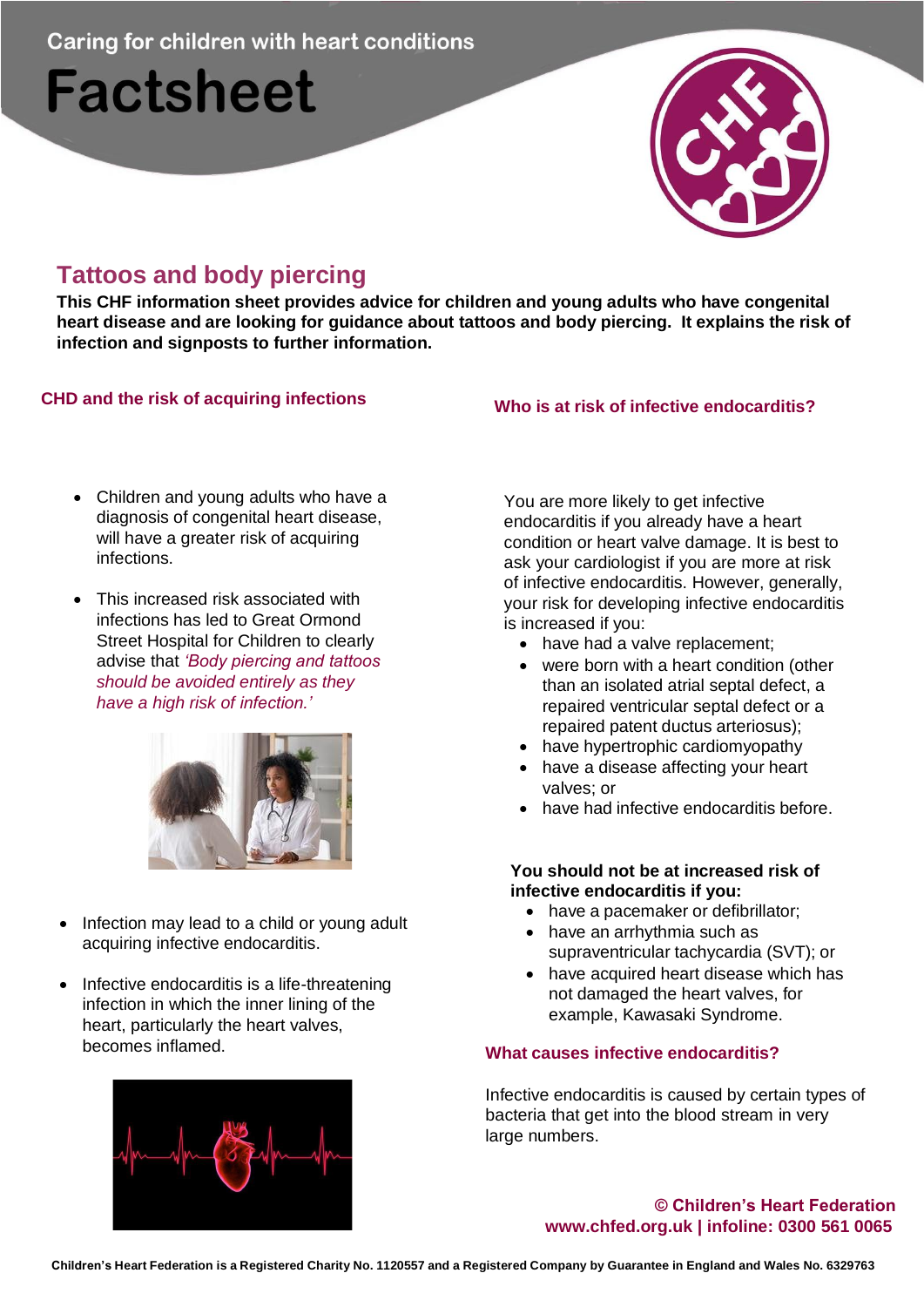- Your blood does not usually contain any bacteria. However, this can change if you have an infection somewhere in your body. Bacteria can also be 'pushed' into the bloodstream during some surgical procedures, and during some types of dental treatment. Cleaning your teeth and passing a motion can also cause bacteria to get into the blood stream, but only in small numbers. Small numbers of bacteria in the blood are usually quickly destroyed by the body's immune system. However, when a large number of bacteria rush into the blood (bacteraemia), they will form strings which can then stick to rough patches of the heart.
- Infective endocarditis can only develop if there is a rough patch in the heart for the bacteraemia to attach to. This means that if you have a heart condition, the risk of you becoming infected depends on whether your condition has caused rough patches on what should otherwise be a smooth surface in the heart.
	- Rough patches are likely to occur where the blood is turbulent. For example, blood passing through a VSD at high pressure, could cause roughening to the lining of the valves in the right ventricle. Rough patches can also occur if there are areas of scarring in the heart, usually from surgery. Once the bacteraemia attach to a rough patch in the heart, an infection develops and infective endocarditis can then spread within the heart.

#### **What are the symptoms of infective endocarditis?**

The symptoms of infective endocarditis can either develop slowly or come on suddenly. These can include:

- feeling generally unwell, tired and inactive;
- having a fever; and/or
- shivering and sweating at night.

If you suspect infective endocarditis, you should contact your GP. Remind the GP that you are at increased risk of infective endocarditis because of your heart condition and ask for a blood test.

- If you feel the need for a diagnosis is urgent, contact the cardiac liaison nurse (CLN) at your nearest paediatric cardiac unit.
- The CLN should then arrange for a blood test to be taken, or arrange for you to see a cardiologist.

#### **Diagnosis**

A blood test and an echocardiogram (an ultrasound scan of the heart) will usually be enough to show if you have infective endocarditis.

#### **Preventing infective endocarditis**

There are a few things that you can do to try and prevent getting infective endocarditis:

#### **Piercing and tattooing**

• **Avoid any body piercing or tattooing as these carry a high risk of infection**. Piercings on or around the mouth are very risky. You should check with your cardiologist if ear piercing should be carried out with antibiotic cover.

#### **Good oral hygiene**

• Dental problems such as tooth decay and gum disease can lead to infective endocarditis. Therefore it is important to make sure that your teeth and gums are properly looked after.

#### **Infective endocarditis and antibiotics**

Until recently, people at risk of infective endocarditis were offered antibiotics before certain medical or dental procedures. However, the effectiveness of preventing infective endocarditis by taking antibiotics had never been properly investigated. As a result, the National Institute for Health and Clinical Excellence (NICE) was asked to examine this in more detail and, based on their findings, provide guidance on the use of antibiotics against infective endocarditis.

As of 17th March 2008, NICE is recommending that antibiotics should no longer be offered before medical and dental procedures, unless the procedure is at a site where there is already a suspected infection.

**© Children's Heart Federation [www.chfed.org.uk](http://www.chfed.org.uk/) | infoline: 0300 561 0065**